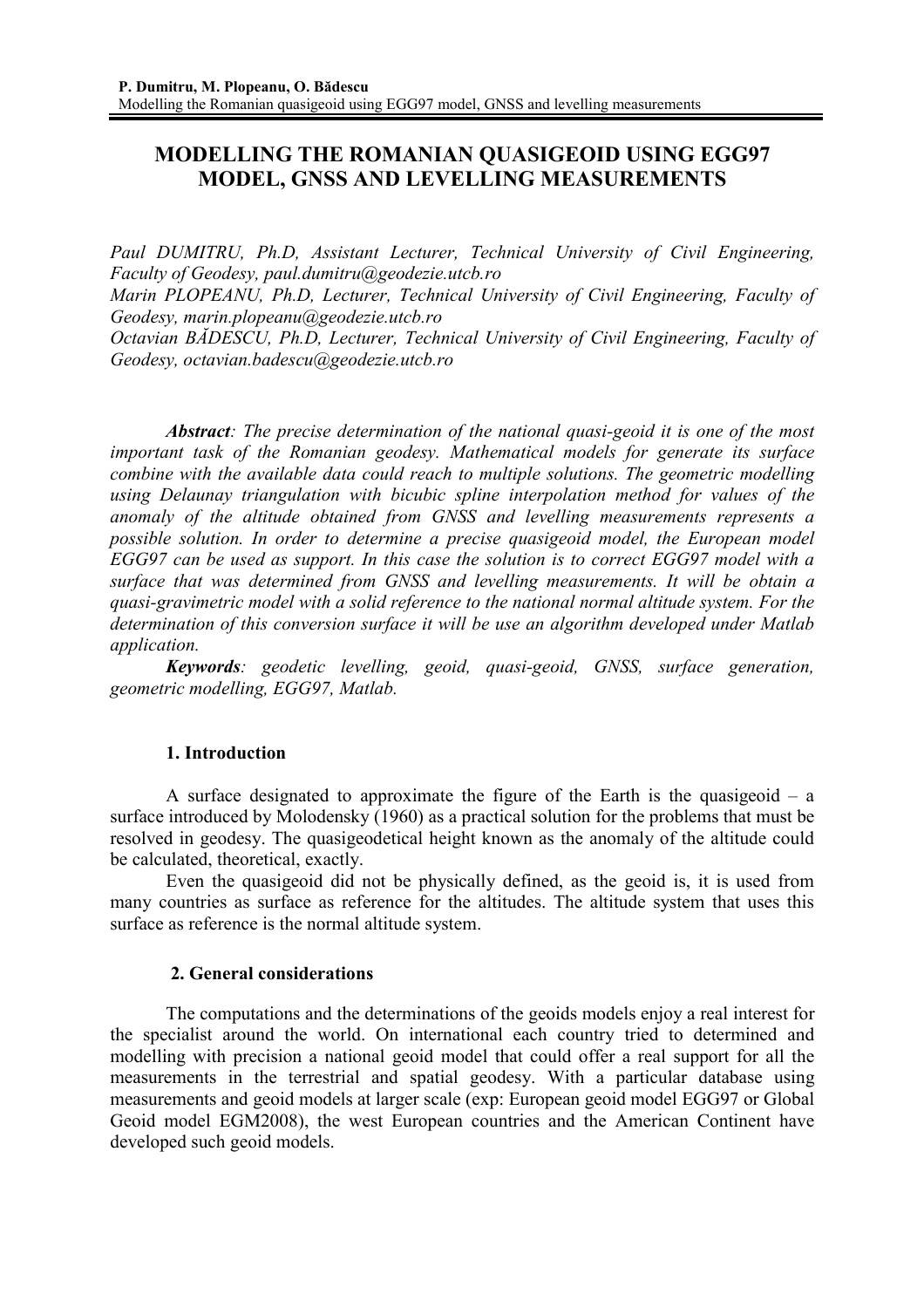For the determination of the geoid model there are more methods function of available data there for the modelling the quasigeoid on Romanian territory exist a rich mathematical support.

In Romania, the situation of the determination of a quasigeoid is debated in more specialist reunions. Till now, in Romania, there is not developed a quasigeoid model that could assure high precision for the determination made with modern GNSS technology and trans calculate the ellipsoidal heights in national reference altitude system

After a rigorous analysis on the available data for the Romanian territory and that could be used for modelling the quasigeoid surface we have found that the majority of them are represented by GNSS levelling (precise or trigonometric) determination. In this way, a possible solution for the quasigeoid generation is represented by the geometrical method.

## **3. Modelling the quasigeoid on the Romanian territory**

One of the methods for generating surfaces is represented by the Delaunay triangulation method. Delaunay method with cubical interpolation is a known method, being one of the first methods used before the development of the computation technology.

The algorithm creates triangles drawing lines between the scattered data points. The points are connected in such a way that a triangle never is crossed by other triangles. The result of the triangulation is an irregular network form by plan faces that generate a surface. Each triangle defines a plan that forms the nods of a grid with slope and elevation determined by minimum three points that define the triangle. All the grid nodes are defined by the triangle tops. The triangulation with linear interpolation is the right one when the distribution of the scattered date is poor.

The method has optimum solutions for large surfaces, as in the case of the Romanian territory, the points of the study case creating a triangular irregular network that fulfil the conditions of Delaunay triangulation. Besides the linear interpolation used in triangulation the nearest neighbour interpolation method is applied for generating acceptable solutions where data are insufficient and solutions needed to assess the results extrapolated.

The Delaunay triangulation is implemented in Matlab software through "griddata" function. The "griddata" function uses the finite element method for resolving the triangulation. This method is used on large scale in surfaces modelling field.

For the generation of the quasigeoid model using Delaunay triangulation with cubic interpolation it was used a data set of 680 points determined by GNSS satellite methods and levelling measurements (geometric or trigonometric).

The geometrical method for the determination of the anomaly of the altitude assumes the following mathematic relation:

 $\zeta_i = h_i - H_i$ , i – considered point

where the difference between the ellipsoidal altitude and normal altitude represents the anomaly of the altitude.

The used data were graphical and analytic filtrated and after was generated a text file under the following structure (Table 1):

| No. Point               | Latitude<br>$B(^{\circ}$ , ,,) | Longitude<br>$L({^{\circ}}, , )$ | Ellipsoid height<br>h<br>(m) | Н<br>Normal height<br>(m) | of<br>the<br>Anomaly<br>altitude<br>$\zeta_{ETRSS9-Niv}(m)$ |
|-------------------------|--------------------------------|----------------------------------|------------------------------|---------------------------|-------------------------------------------------------------|
|                         | 46 03 53.70491                 | 23 34 29 58419                   | 282.001                      | 239.854                   | 42.147                                                      |
|                         | 44 01 57.83694                 | 23 21 08:85045                   | 102.661                      | 61.222                    | 41.439                                                      |
|                         | 47 06 54.77613                 | 24 28 11.10961                   | 384.642                      | 345.405                   | 39.237                                                      |
|                         | 47 50 23.05978                 | 22 55 06.62369                   | 166.081                      | 127.137                   | 38.944                                                      |
| $\cdot$ $\cdot$ $\cdot$ | $\cdots$                       | $\cdots$                         | $\cdots$                     | $\cdots$                  | $\cdots$                                                    |

*Table 1. The coordinates of the points*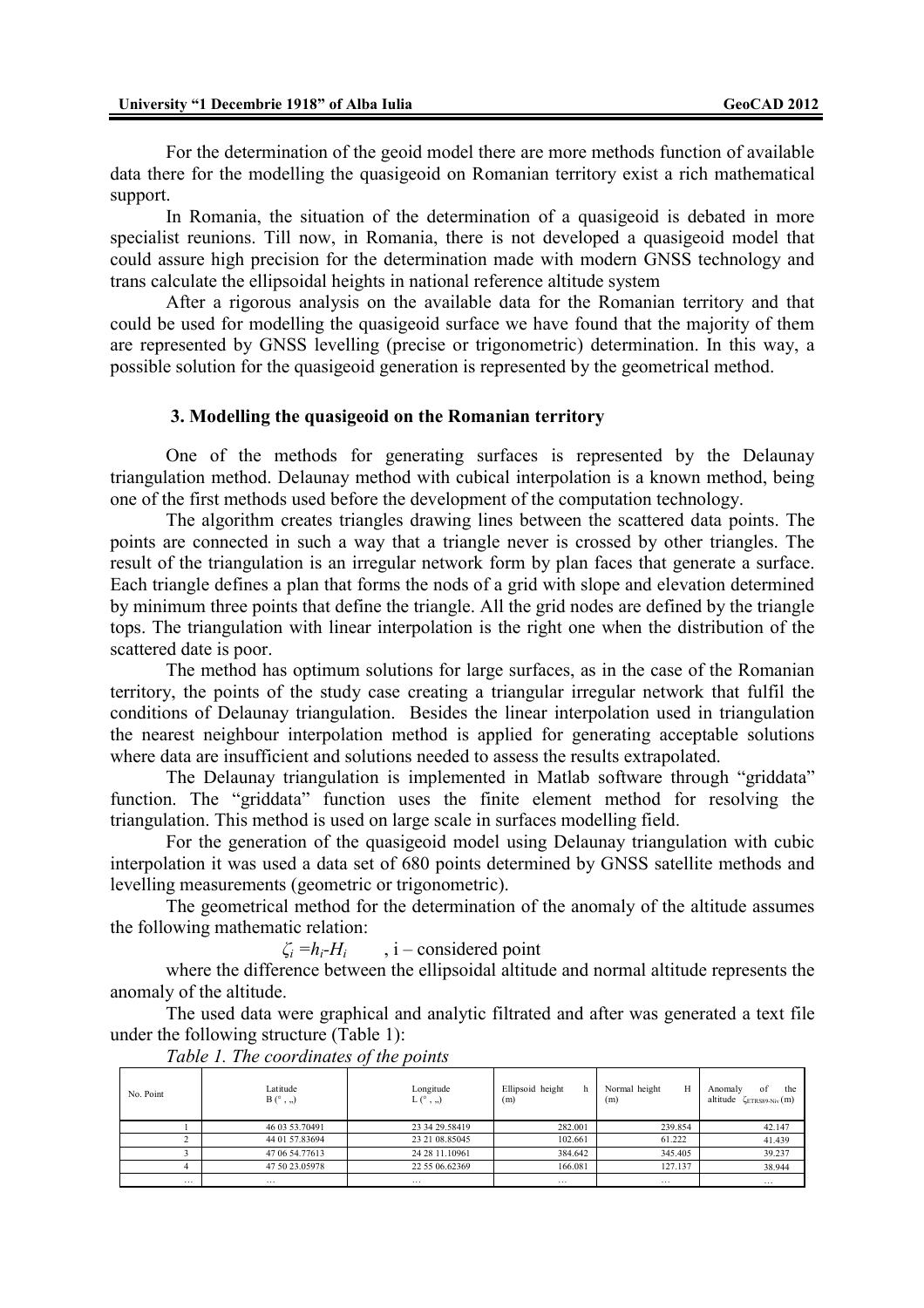The distribution of the scattered data points is represented in the Figure 1. There are uniform distributed on all Romanian territory.



*Figure 1. The distribution of the points used to model the quasigeoid on the Romanian territory* 

A completely new approach regarding the determination of the quasigeoid model on the Romanian territory is represented by the utilisation of the anomalies of the altitude obtained by interpolating the European EGG97 regional model that will be corrected with the values of the anomaly of the altitude determined by GNSS and levelling measurements. The method is not supposed to constrain the European model but to correct it with another surface. In this case, knowing that the European reference for this geoid is the system of normal heights with fundamental zero point Amsterdams Peil Normaal, through this correction with the anomaly of the altitude determined on the normal reference system, practically the reference system of the European model will be change for the Romanian territory. The European quasigeoid model is a gravimetric one, so through its correction with determinations of the anomaly of the altitude from GNSS and levelling measurements it will be obtain a quasigravimetric conversion surface.

The solution it was computed for 3 situation of grid spacing for the quasigeoid model  $(dN=dE=16000m, dN=dE=8000m, si dN=dE=3000m planimetric coordinates)$ , following multiple steps.

The determination of the anomaly of the altitudes corrections in points of the scattered data set is realised with the relation:

$$
v_{i\zeta} = \zeta_{iETRS89-Niv} - \zeta_{iEGG97\ RO}
$$

where:  $v_{\zeta}$  – the vector of the differences for the anomaly of the altitude

 $\zeta_{\text{ETRSS9-Niv}}$  - the vector of the anomaly of the altitude from GNSS and levelling measurements

 $\zeta_{EGG97\ RO}$  – the vector of the anomaly of the altitude from the interpolation into the European EGG97 model